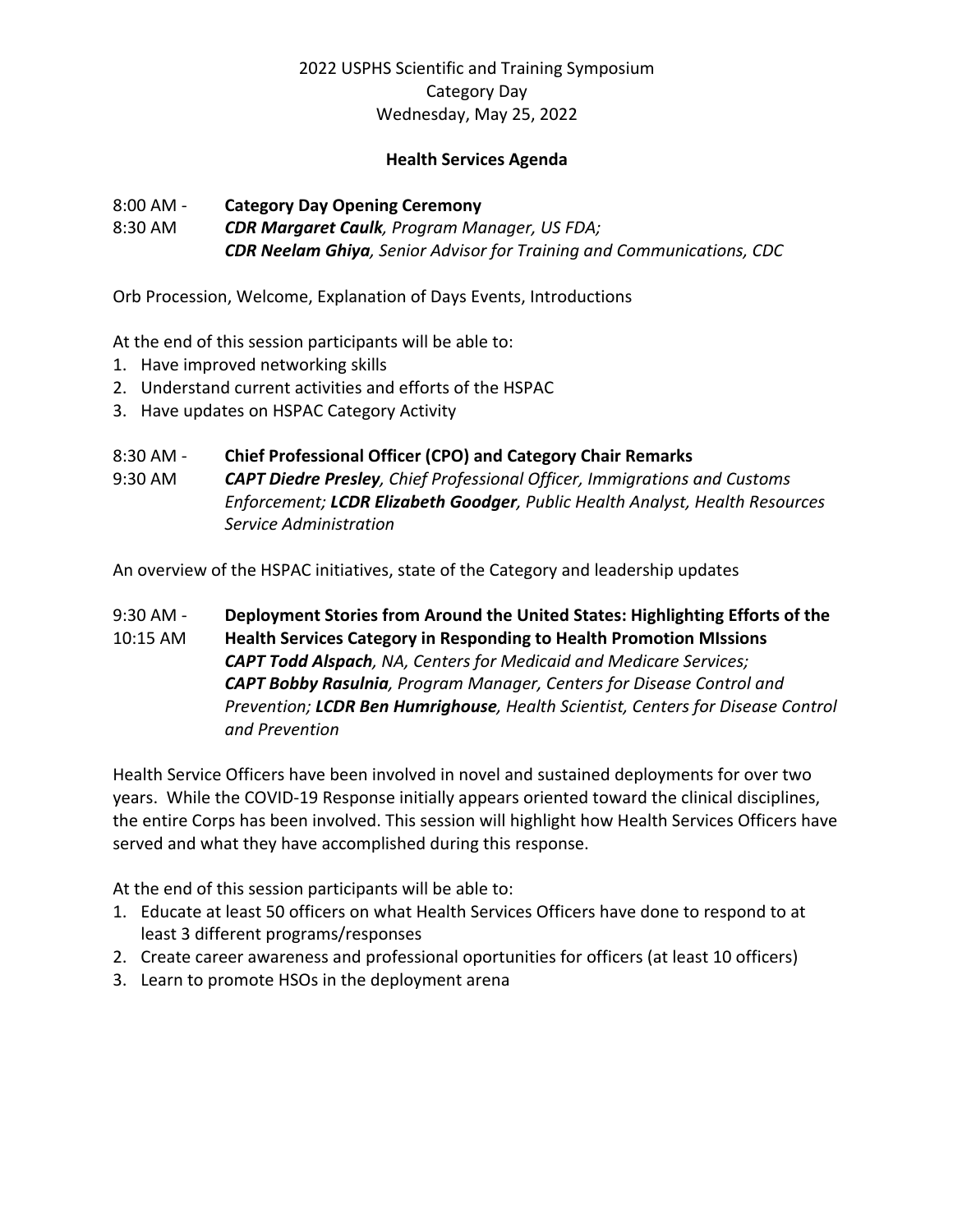#### 10:15 AM - **Senior Officer Consortium Leadership Presentation**

11:00 AM *CAPT Diedre Presley, Chief Professional Officer, Immigrations and Customs Enforcement* 

The CPO and additional speakers from the Senior Officer Consortium will provide an overview of goals and objectives of this group, as well as its mission to provide resources and guide Health Services Officers.

At the end of this session participants will be able to:

- 1. Update on the Senior Officer Consortium that will result in 25 new members during the next voting cycle.
- 2. Create awareness for at least 20 officers for the five pillars of senior officer activities to focus on HSO initiatives, networking, career progression and technology enhancements.
- 3. Further leadership opportunities throughout the Corps

## 11:00 AM - **Break in Exhibit Hall**

1:00 PM

## 1:00 PM - **Lunch and Awards Ceremony**

2:30 PM

Awards will be presented to officers nominated by their peers.

## 2:30 PM - **Wellness Break**

3:00 PM *LT Janelle Phillip, NA, Immigrations and Customs Enforcement* 

Officers will be encouraged to stand up from their seats and move around to increase blood flow, reduce blood sugar, and build energy for the afternoon's events.

At the end of this session participants will be able to:

- 1. Increase motivation and awareness of simple exercises to promote health and stress reduction.
- 2. Increase knowledge of how to use physical activity to focus
- 3. Explain other health initiatives within the Corps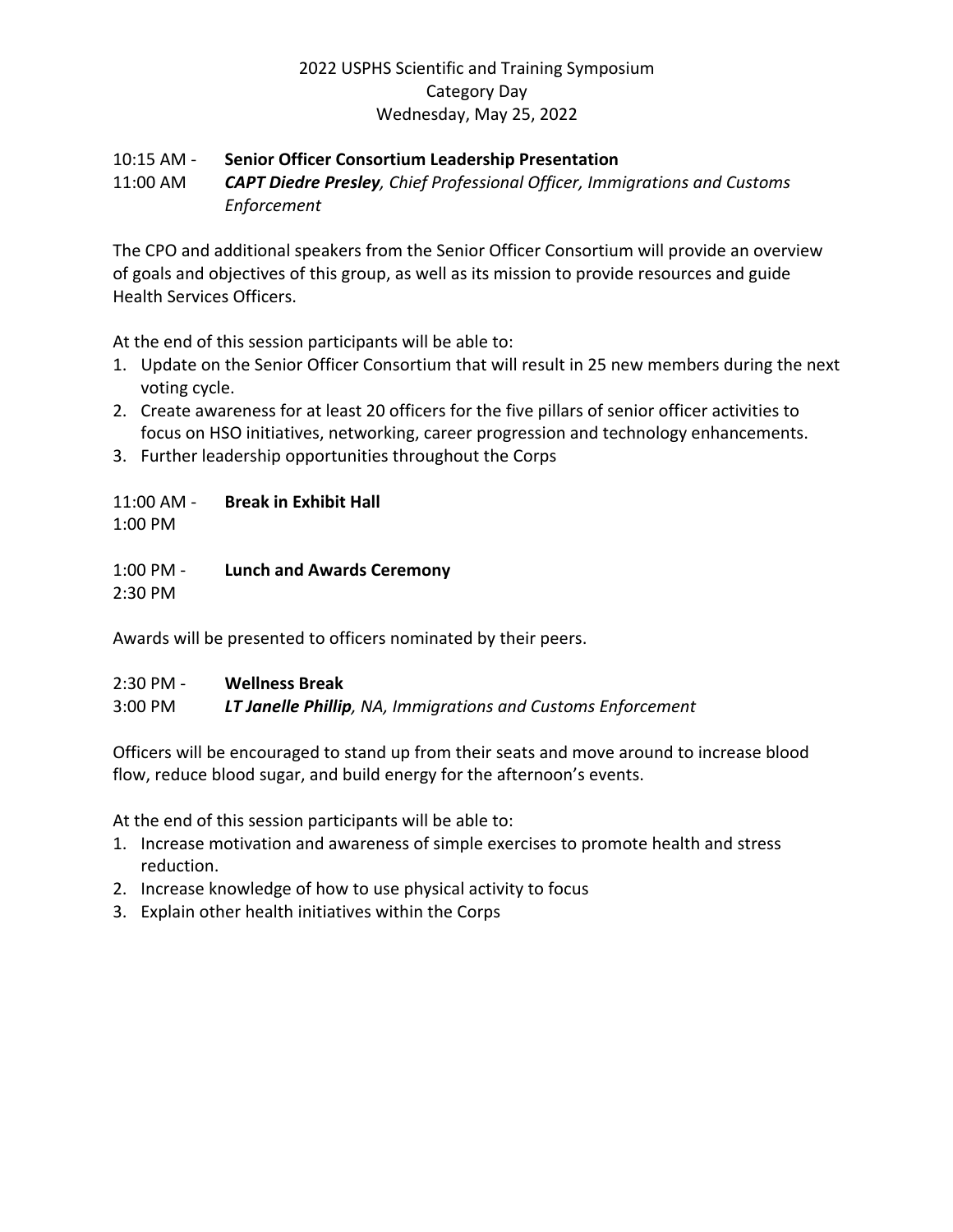3:00 PM - **Round Table Session #2: Officer-led projects highlighting unique leadership** 3:30 PM *CDR David Hunter, Branch Chief, Centers for Disease Control and Prevention; CDR Alyson Rose-Wood, Senior Public Health Analyst, Center for Disease Control and Prevention; LCDR Felicia Warren, Senior Public Health Advisor, Centers for Disease Control and Prevention; LCDR Eileen Bosso, Health Scientist, Centers for Disease Control and Prevention; LCDR Samantha Morgan, Public Health Analyst, Centers for Disease Control and Prevention; LCDR Taran Pierce, Health Scientist, Centers for Disease Control and Prevention* 

Officer-led projects highlighting unique leadership

At the end of this session participants will be able to:

- 1. Increase awareness of small-scale projects and programs within the USPHS affecting HSOs.
- 3:45 PM **Round Table 2: Mental and Public Health Issues/Strategies and Resiliency** 4:15 PM *CDR Jonathan White, Director, Division of Recovery, Office of the Secretary; CDR Pieter Van Horn, Immigrations and Customs Enforcement; CDR Jennifer Bornemann, Recovery Field Coordinator, Assistant Secretary for Preparedness and Response; CDR Dawn Arlotta, Centers for Disease Control and Prevention; LCDR Lauren Brewer, Program Management Officer, Centers for Disease Control and Prevention; CDR Amy Cason, Resiliency Officer, Centers for Disease Control and Prevention; CDR Kinzie Lee, Public Health Analyst, Centers for Disease Control and Prevention; LCDR Jamillah Bynum, Clinical Social Worker, Office of the Secretary*

This session will inform HSOs of how to build resilience for self and others in a variety of situations.

At the end of this session participants will be able to:

- 1. Identify the warning signs of emotional distress in others
- 2. Describe mechanisms to cope with emotional and mental health issues in self and others
- 3. State where to reach out for additional resources (at least 3 different avenues)

### 4:15 PM - **Get Involved: Corps Cares, AMSUS, PACE, Advanced Readiness, Career**  4:45 PM **Progression, HS Peer to Peer Program** *CAPT David Lau, United States Food and Drug Administration*

This session will cover ongoing initiatives within the HSPAC and give officers the chance for more information and to sign up.